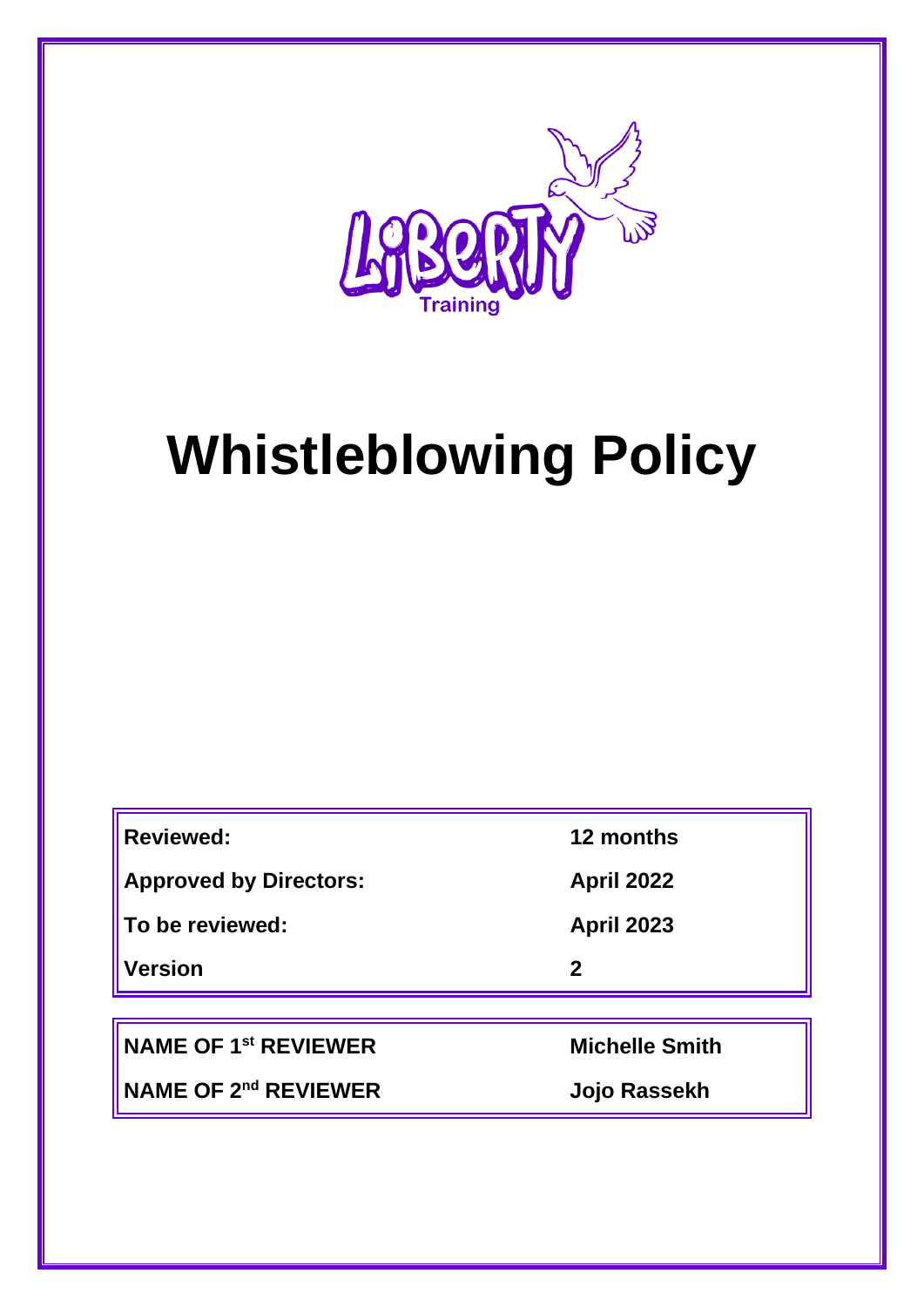# Contents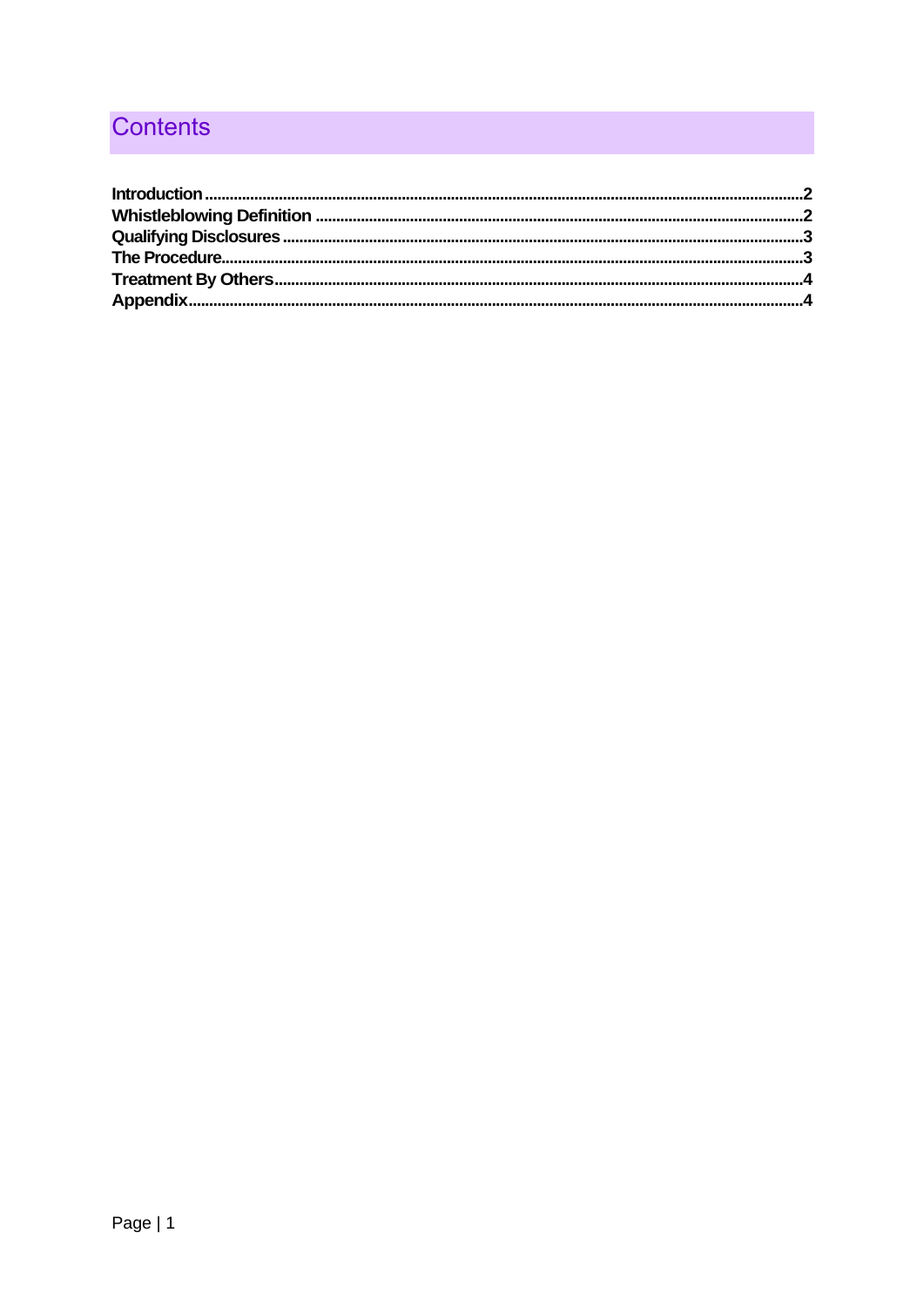#### <span id="page-2-0"></span>**Introduction**

Liberty Training is committed to high standards of openness, integrity, accountability and to operating in an ethical way. We expect everyone working at the College to conduct themselves and carry out their role in an ethical way, in compliance with other relevant policies and procedures.

It is recognised that there may be occasions where individuals do not work in a manner that is conducive to an ethical working environment. An important aspect of accountability and transparency is a mechanism to enable staff and other members of the College to voice concerns in a responsible and effective manner. It is a fundamental term of every contract of employment that an employee will faithfully serve their employer and not disclose confidential information about the College affairs. Nevertheless, where an individual discovers information that they believe shows serious malpractice or wrongdoing within the organisation, then this information should be disclosed internally without fear of reprisals.

The College encourages individuals to raise genuine concerns about suspected wrongdoing as soon as possible from the concern arising or becoming aware of the concern, and without fear of adverse reprisals or discrimination taken against them. This policy and procedure is intended to provide safeguards to enable members of staff to raise concerns about malpractice in connection with the College.

The Law allows individuals to raise such concerns externally and this policy informs individuals how they can do so.

The College is also committed to ensuring compliance with the Bribery Act 2010 and local authority safeguarding requirements enabling concerns about the behaviours of those working with children or vulnerable adults to be made to the Safeguarding Team in relation to learners or staff or directly to the Local Authority Designated Officer (LADO).

Learners at the College and their parents are encouraged to raise genuine concerns about suspected wrongdoings by making a complaint under the College's Complaints Procedure.

#### <span id="page-2-1"></span>Whistleblowing Definition

Whistleblowing in the context of the Public Interest Disclosure Act 1998 and subsequent amendments provides legal protection for individuals who disclose information to expose acts, such as criminal acts.

Whistleblowing is the act of disclosing information about a wrongdoing in the workplace. This could mean highlighting possible unlawful activities in the organisation, failures to comply with legal obligations, miscarriages of justice or reporting on risks to the health and safety of individuals or to the environment.

Such activities could be a violation of a law, rule or regulation, or a threat to public interest, such as fraud, health and safety violations or financial regulations, corruption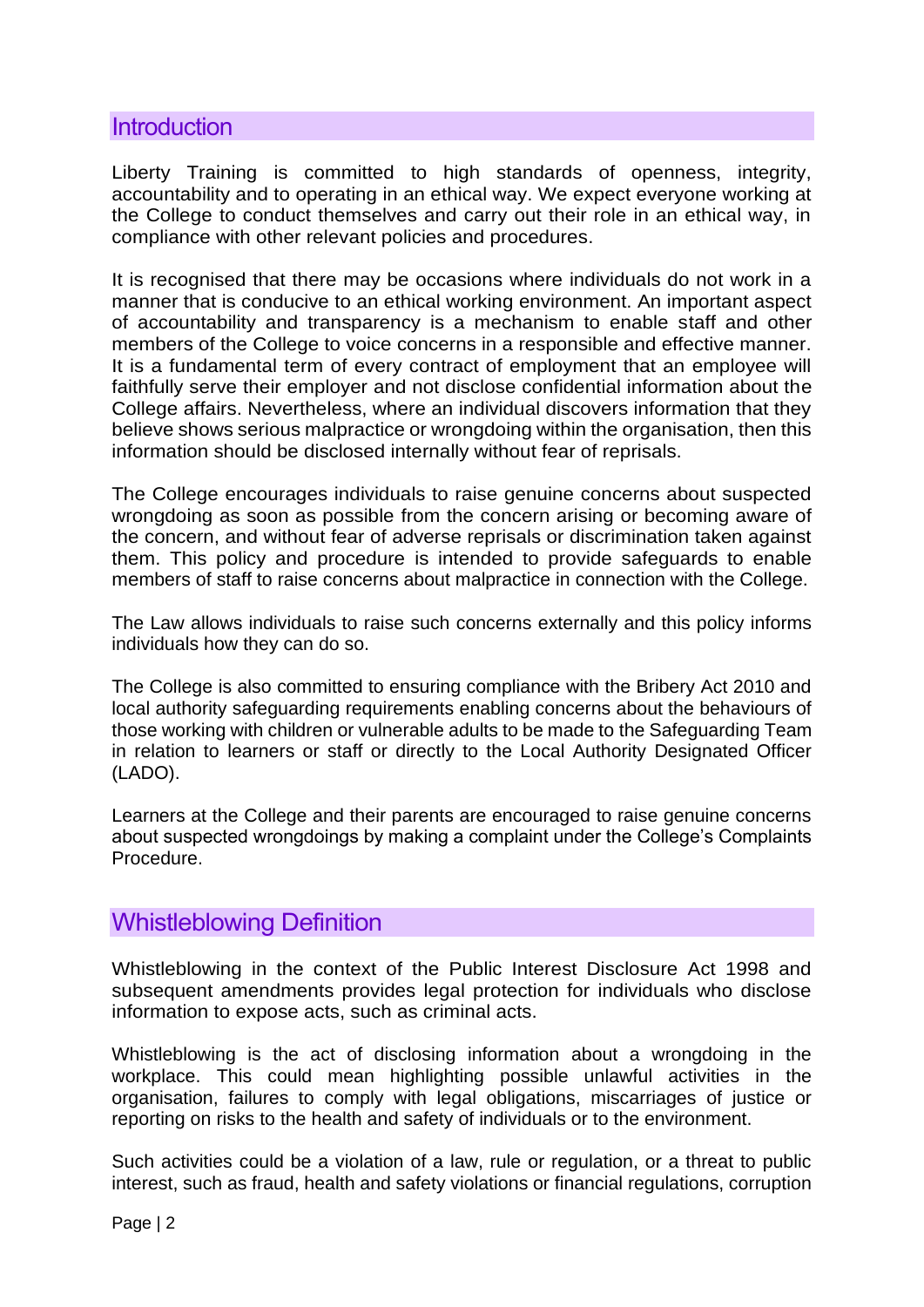or the cover up of any of these. By 'blowing the whistle', you may highlight illegal activity in the workplace, and may protect others in the future.

It does not matter whether or not the information is confidential and the whistleblowing can extend to malpractice occurring in the UK and any other country or territory.

This policy is not designed to question financial or business decisions taken by the College, nor should it be used to reconsider any matters that have already been addressed under another relevant policy such as complaint under the College, grievance, capability or disciplinary policy.

## <span id="page-3-0"></span>Qualifying Disclosures

Certain disclosures are prescribed by law as "qualifying disclosures". A "qualifying disclosure" means a disclosure of information that the employee genuinely and reasonably believes is in the public interest and shows that the Company has committed a "relevant failure" by:

- committing a criminal offence;
- failing to comply with a legal obligation;
- a miscarriage of justice;
- endangering the health and safety of an individual;
- environmental damage; or
- concealing any information relating to the above.

These acts can be in the past, present or future, so that, for example, a disclosure qualifies if it relates to environmental damage that has happened, is happening, or is likely to happen. The College will take any concerns that you may raise relating to the above matters very seriously.

The Employment Rights Act 1996 provides protection for workers who 'blow the whistle' where they reasonably believe that some form of illegality, injustice or breach of health and safety has occurred or is likely to occur. The disclosure has to be "in the public interest". We encourage you to use the procedure to raise any such concerns.

#### <span id="page-3-1"></span>The Procedure

In the first instance you should report any concerns you may have to a Senior Leadership Team Member or a member of the Safeguarding Team (for safeguarding concerns) who will treat the matter with complete confidence.

If you are not satisfied with the explanation or reason given to you, you should raise the matter with the appropriate official organisation or regulatory body.

If you do not report your concern internally, you should take them direct to the appropriate organisation or body.